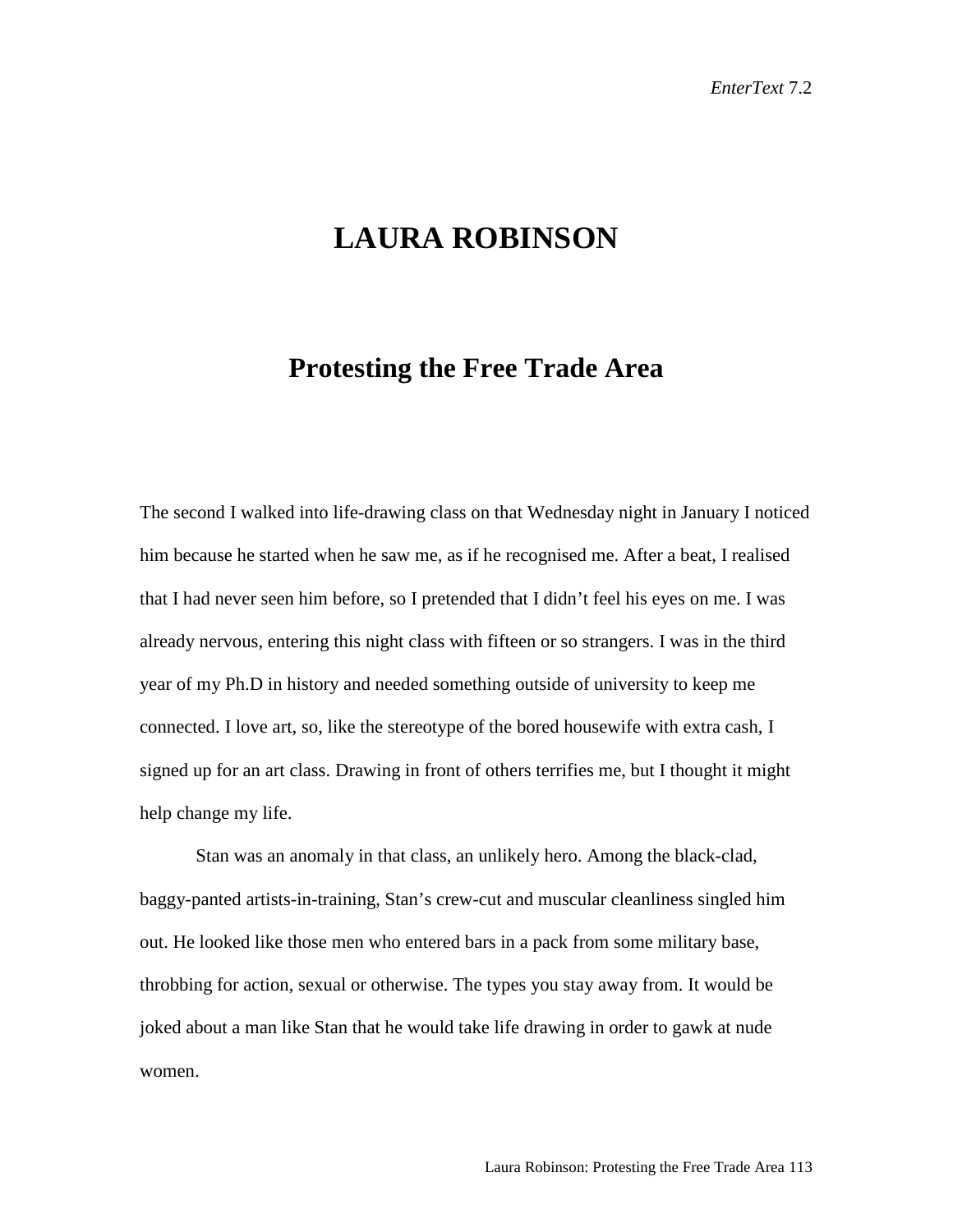He wasn't military, though. We became improbable friends, and I'm not sure exactly how. It might have been the class I sat behind his easel, feeling uninspired and disconsolate. The young man who bared himself before us made me want to laugh. Unlike the female nudes, or perhaps simply the more experienced ones, this young man couldn't stay still. His fidgeting wasn't about being uncomfortable, physically or emotionally; rather, he seemed to be jerking his head so his eyes could roam his own muscular frame. I couldn't draw that. He was beautiful, granted, but he was already his own object.

Stan was not having a problem drawing the self-adoring young man, although he picked up on the same vibe. He perched in front of me in his well-ironed jeans and golf shirt, V-neck sweater over top, aggressively sweeping bold, firm lines. I shifted my chair so I could glimpse the picture, imagining it would be wrong somehow: lacking perspective, overly stylized, derivative. I didn't credit Stan, then, with much talent or intelligence. He seemed to smile too much, seemed too athletic, was too well-groomed to be a serious, talented, good artist. As if the first rule of being an artist is that you have to fail at your own self-construction.

The teacher, Peggy, impressed upon us that this was life *drawing*, not life *interpretation*. We were to capture reality as it really existed. As an historian, I wanted to challenge her. "Reality only exists in our interpretation," I wanted to shout but didn't. Peggy wanted us to "get it right" and would grab the charcoal to demonstrate: "Long firm lines, not little feathers."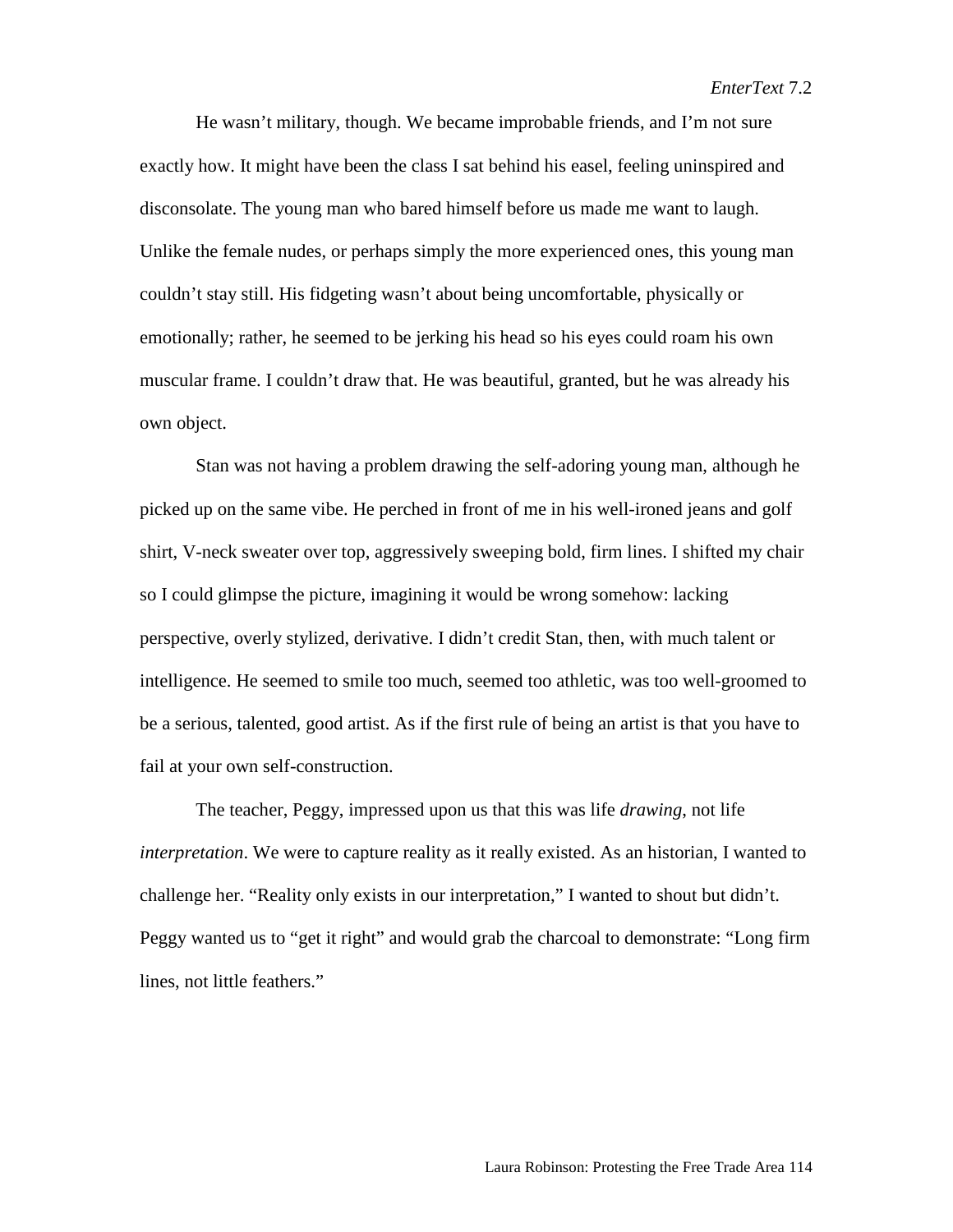## *EnterText* 7.2

"Confidence, Stacy, confidence," Peggy placed her hand over mine, dragging both in a long dark line across the paper. I could see Stan watching my expression then, which I made consciously blank in response.

Those long dark lines terrified me; what if I made a mistake?

In his representation of the nude, Stan was deliberately naughty. Peggy would chastise him. In Stan's sketch, the young man was half-reclined with a cloth draped over the middle, arm over the knee, just as Peggy set him up. Such a typical pose, I had mentally rolled my eyes. But Stan depicted the man as staring down at his own body instead of looking out over our heads, as Peggy directed. In the model's hand, moreover, was a large quill, which didn't exist in reality, of course, and the man was drawing his own leg into existence. It was quite remarkable, if derivative of Escher.

"Well, Stacy, how are you doing?" Peggy interrupted me with her earnest expectations and clinking costume jewelry. I hadn't been doing so well, actually. I had only the vaguest of outlines.

"I'm trying to get a feel for it," I peeped. I could see Stan listening. If he were a cat, his ears would have funnelled backwards to catch my voice.

To my surprise, Peggy just touched me and moved along. Instead of proceeding to the person next to me, however, she walked straight ahead to Stan, not her usual path. Stan and I both stiffened. She stood behind him, and he struggled to keep drawing, hollowing out cheekbones, creating sinewy muscles. She just stood there, as if formulating her chastisement. The dangly earrings were still; the rustle of clothing settled. She ultimately had nothing to say.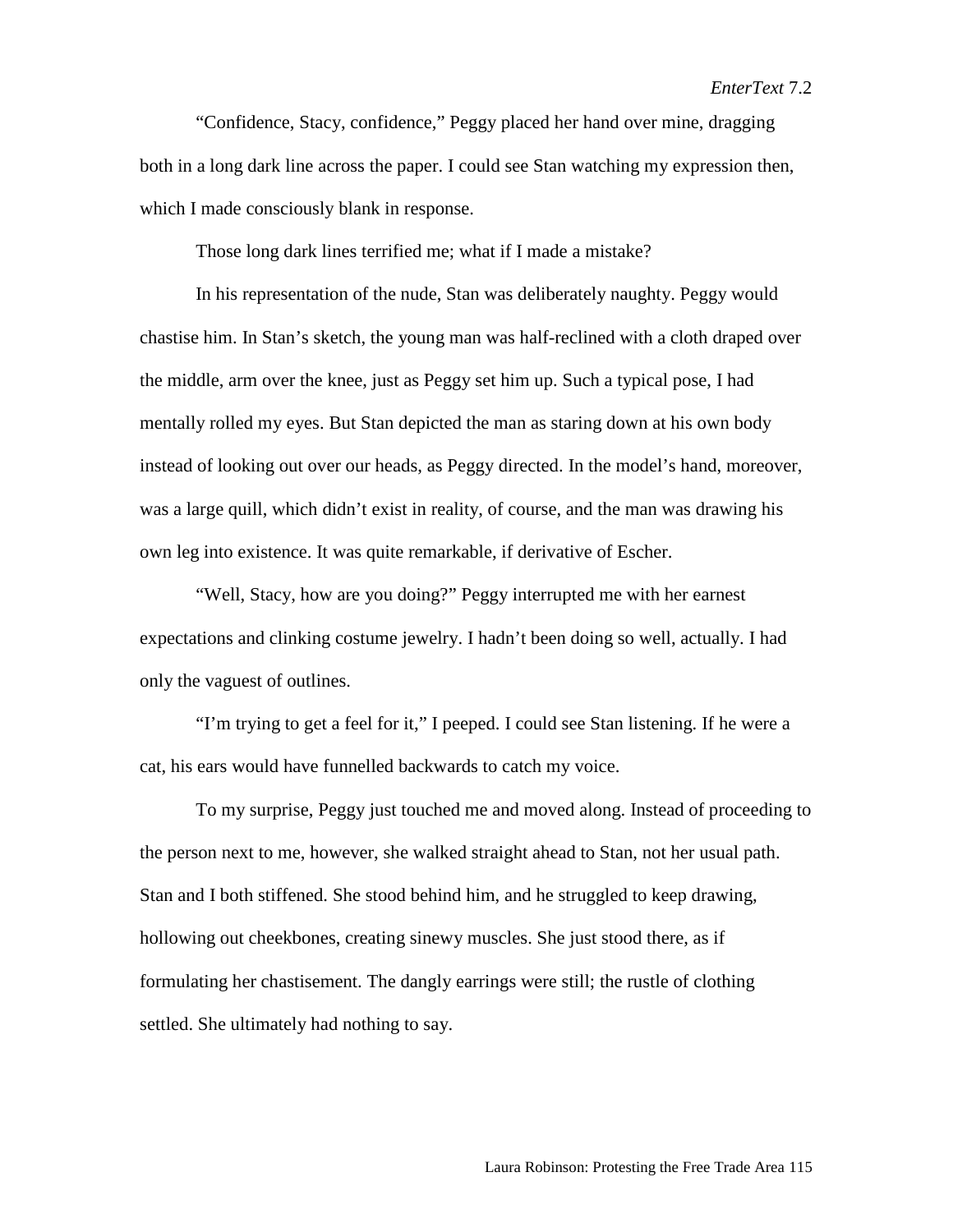"Interesting," she remarked as she moved along, defeated. Stan and I laughed about it later, over the second pint of beer, after the other students left the pub on rue Sainte Catherine where we collected after class.

"Her shoulders just slumped," I narrated the event from my perspective. "I could see how tense you were."

"When I heard her rattling up behind me, I felt like a little kid who's done something wrong. When she didn't say anything, I didn't know what to do."

Laughing, we both reached for the ashtray. Stan didn't normally smoke, but bummed cigarettes from me to accompany his beer. Our fingers touched. We both drew our hands away. I waited a beat then reached again for my cigarette; Stan waited until my hand was out of reach to pick up his. Silly, how powerful those moments are.

Peggy had been defeated, not that she should have been, but this was our moment, Stan's and mine. We realised suddenly that our teacher was a mere person after all, too used to cowing students with minimal talent. Stan may not have looked it, but he had talent. That talent might have been a relief to Peggy, like a cool breeze, except it was matched by an intelligence that took it places she didn't understand. She was unprepared.

It turned out that Stan was a police officer from the outskirts of Montreal. He was so polite, he couldn't chase criminals, accost people. The general view of police officers was that they beat people up at any opportunity, for fun, the way normal people might play catch or ride a bike. They were seen as big, brutal, stupid, narcissistic. Stan was none of those things, although he was rather well-groomed.

For me, drawing class was an oasis, a world apart from my dry academic one. I never told my historian friends that I had this life on Wednesday nights. Academic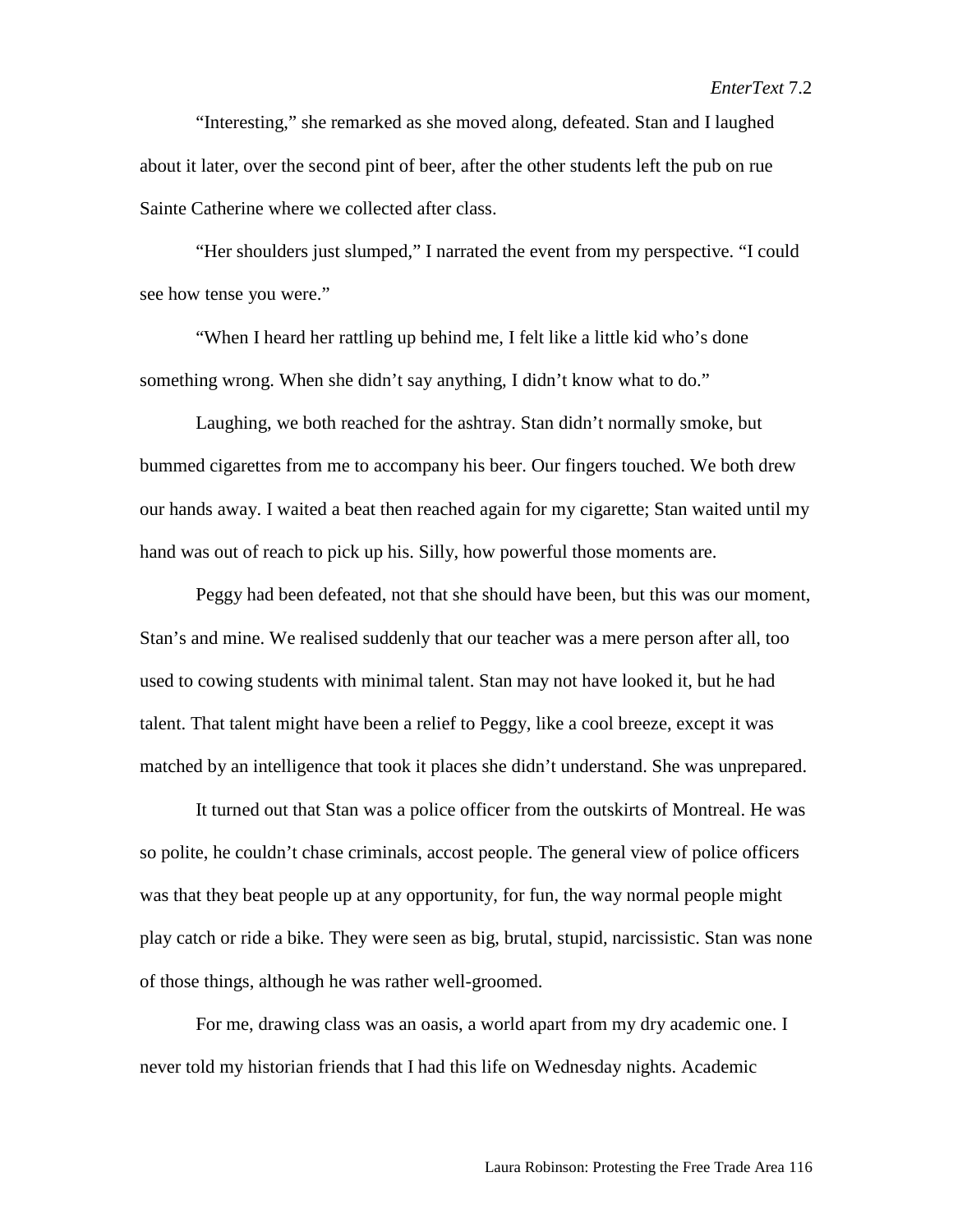pursuits and artistic endeavours were separated, as if by a wall that only I could scale. I needed this divide, then, because I felt helpless in school. Art class offered immediate action and power which I was declined, for the time being, in my lonely research: scanning primary texts, wading through dusty archives, compiling little books of notes. I wanted escape from books and advisors and pompous grad students who always seemed more successful than myself. I didn't want the two worlds to meet because I needed some sneaky secret about myself that other grad students or professors could never access, something unconnected to history. As if anything could be unconnected to history. I can say now that I was probably a little depressed. Art helps.

It wasn't just me. The other art students, for the most part, did not discuss their ordinary lives. It was as if the class connected us on a level that rendered all other considerations meaningless. Daphne had a child, I knew, because she always had to leave the *apres* class beer early or skip it altogether. George seemed very gay, but who knew? Karen was either anorexic or had a drug problem, but how could anyone know for sure? We came together for a common cause, in shared vulnerability and embarrassment for several hours once a week. Our daily lives receded before Peggy's demanding cry, "long, firm strokes."

As the weeks passed, I became thirsty to know more about Stan's real life. Did he have a romantic partner? I became a sleuth, examining fingers for wedding rings, movements for affectations. He was a canvas upon which was painted the bland, the tight-lipped refusal to reveal eccentricity or the unusual, like those paintings they produce *en masse* and sell to suburbanites to hang over their inoffensive sofas. But his art begged for more, for feather boas and stilettos, for un-ironed shirts, for cigarettes at breakfast, to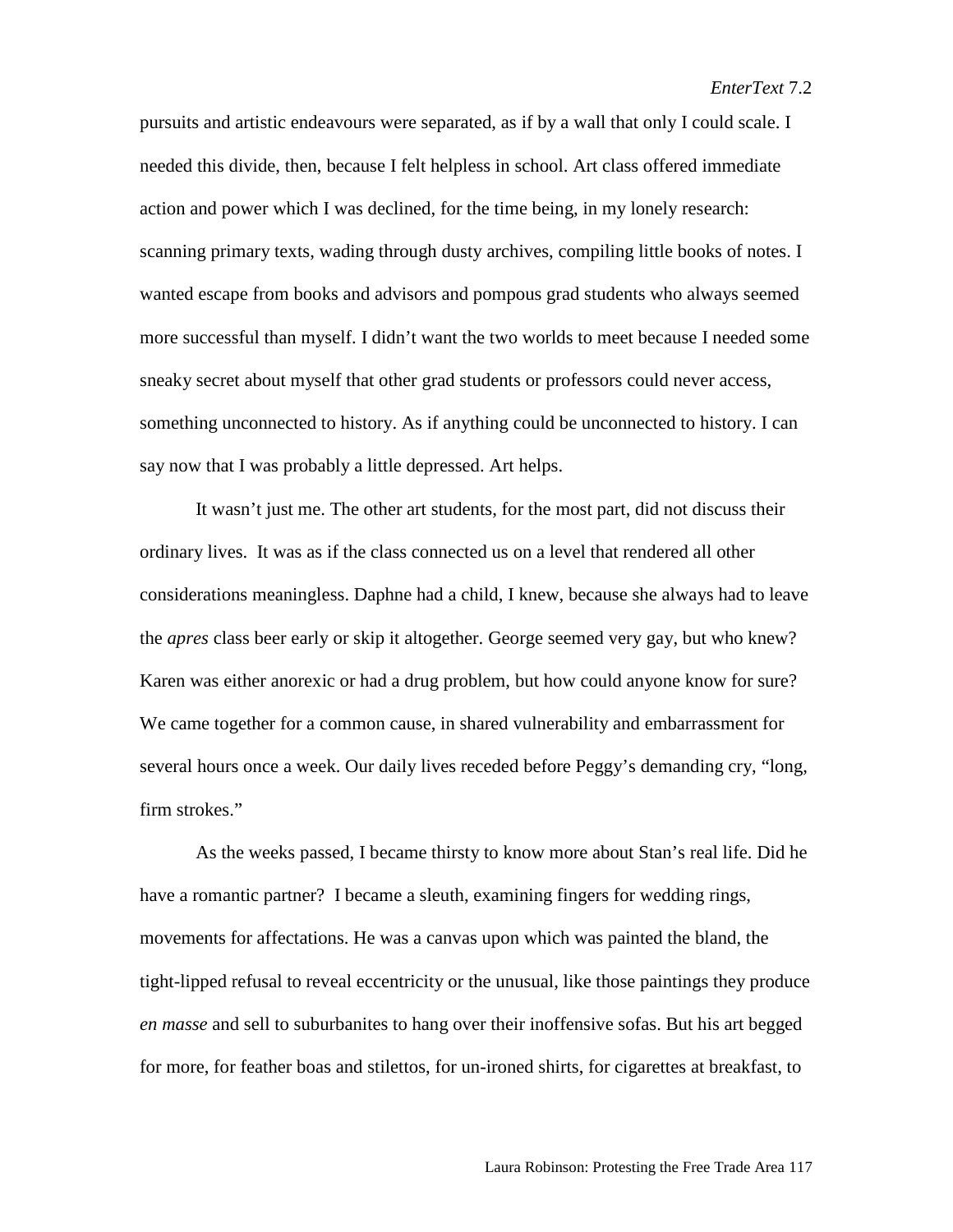be recognised as beyond the reach of the ordinary. For all the depravity and depth his art promised, I still couldn't imagine him hung-over.

So each Wednesday when the group erupted in chatter after class, I felt myself strain towards Stan. We all banged out of the school and, variously, arrived at the pub on rue Sainte Catherine. I always angled to sit near Stan. He seemed oblivious. As people made noises to leave after the first drink, I had always just ordered another drink; therefore, I had to stay. Stan always did the gracious thing and ordered another drink as well, just to keep me company, of course.

I never told him about my lonely despair, the eye-burning exhaustion of reading all day, my normal life. There was so much else to reveal and discover, as if we were children with magnifying glasses and sunhats and little plastic shovels. I was fascinated by him, by his bold art, by his apparent slight indifference to me. I think, because of his art, I wanted him to love me, or desire me at least, as if that desire would bestow a stamp of cleverness or talent on me, by proxy. I guess that's what it was. We talked in the abstract. Toasters, and laundry, and libraries, and guns, all the stuff of our individual daily lives, were rooted in another world altogether, one that we could happily ignore for the length of art class and two pints of beer.

I haven't seen Stan since the second last class. Sort of.

As a scholar of contemporary Canadian gender history, I was quite caught up in the approaching Summit of the Americas. I was a part of the anti-FTAA group on campus. We were organising buses to Quebec City, April 20-22, to attend the massive protest against the Free Trade Area of the Americas. We met every Thursday night to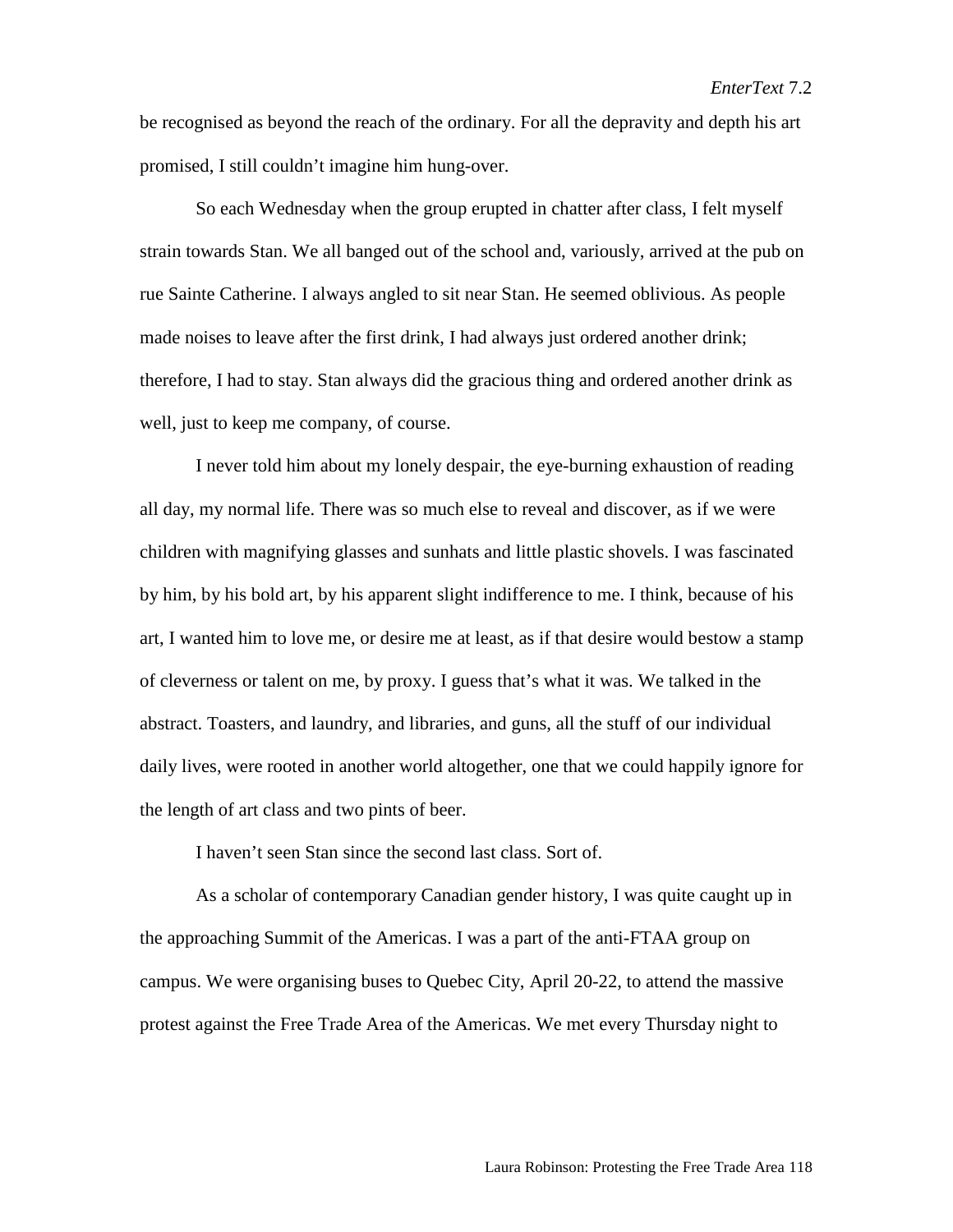plan our protest. I drank red wine and listened mostly, nodding earnestly at all the right moments.

Those in power had erected a fence. The fence was so wrong, yet I acknowledged—quietly and to myself only, for the FTAA protesters wouldn't approve of my belief here—that the Canadian government had a responsibility to ensure the protection of all the foreign dignitaries. The so-called "wall of shame" was wrong, yet it brought the various protesting groups together under one potent symbol. We are on the outside, the wrong side of the fence, barred from power. I was infused with passionate indignation, preparing my protest kit: water (for pepper spray eye rinses and for drinking), bandanas, vinegar (to soak the bandanas in for tear gas), a plastic bag of clothes (the bag to protect them from pepper spray), granola bars (we really do eat granola), Band-Aids, cigarettes, and tampons (you never know). The Wednesday before the protest I could hardly concentrate in night class.

Over the second pint, I wanted to talk about the protest. Instead, I rubbed my hands, damp from the beer glass, on the thighs of my faded jeans and looked into Stan's eyes. The bar was dark, and his pupils were dilated. The air was smoky, smelled musty. The table top was sticky in spots, had beer spilled on it. We were alone in our corner. A few regulars at the bar. A table of older men against the opposite wall. And us. I looked at him intently because I wanted to speak but could say nothing. We didn't have a language, now, to communicate the real.

But, in staring into his eyes, I was suddenly aware of his eyes staring back at me. It *was* like electricity, that jolt that fired through my whole body. Do you believe in that electricity? Do you believe that, if one person feels it, that the other one does as well?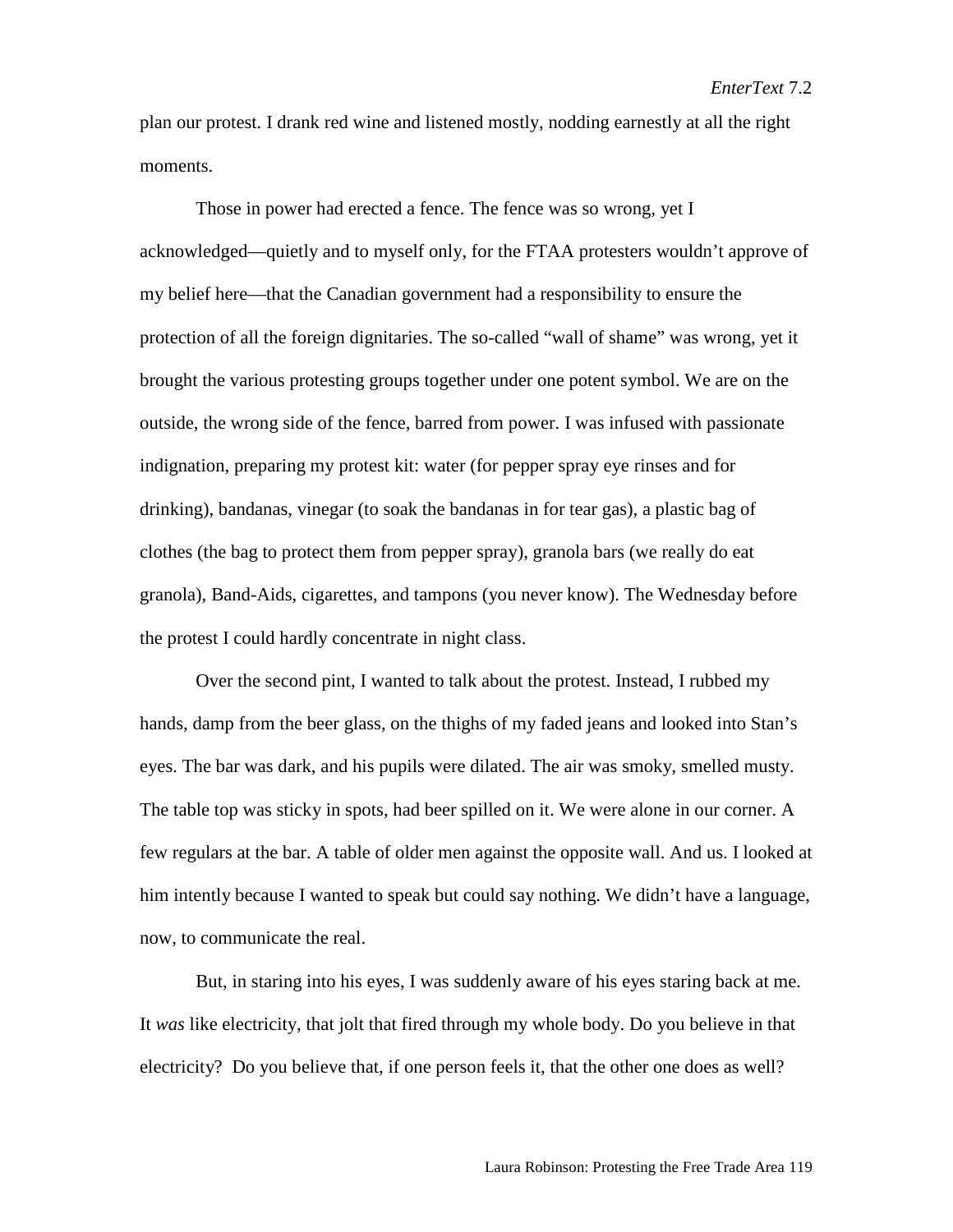We said goodbye outside the pub later than usual. I was a real "take back the night" feminist, so declined the always-offered drive home, purely by rote. If I'd been thinking at all, I could have prolonged our time together. I didn't know it would be the last. We had one more class, after all. We shivered slightly on rue Sainte Catherine, people straggling past, oblivious to the seething, unspoken emotions between us, as palpable as snowflakes or fur. The streetlights haloed us. We both wanted something but refused to speak. It was like there was this huge gulf between us, really, for all the art and abstract talking. We would both leap into this gulf, if we only knew the other would as well, but neither of us trusted the other's willingness to leap. Or maybe I'm making that up, because how do I know what Stan was thinking? He hesitated in a way I'd never seen before, as if he were going to say something. But it was gone in a flash, like a fish who kisses quickly the surface of the water and is gone and you're not quite sure it was really there in the first place. I looked back as I walked away; I like to think he did too, but at a different time perhaps and I missed it.

The protest was, at first, so much fun, so moving to be a part of all these people coming together for a common purpose. On the Friday, the protest split into two separate marches: the peaceful group and the "aggressive" group. Our campus protesters opted to march peacefully. I'm not certain what happened, but in the riot of people, combat boots, banners, and noise makers, the smell of sweat, I found myself with the aggressive crowd. This faction believed that the fence meant business—quite literally—and they were not committed to a peaceful protest.

The war-playing fervour of the protest consumed me. I lost track of the FTAA's effect on women in poor countries. I forgot about trade altogether when the first canister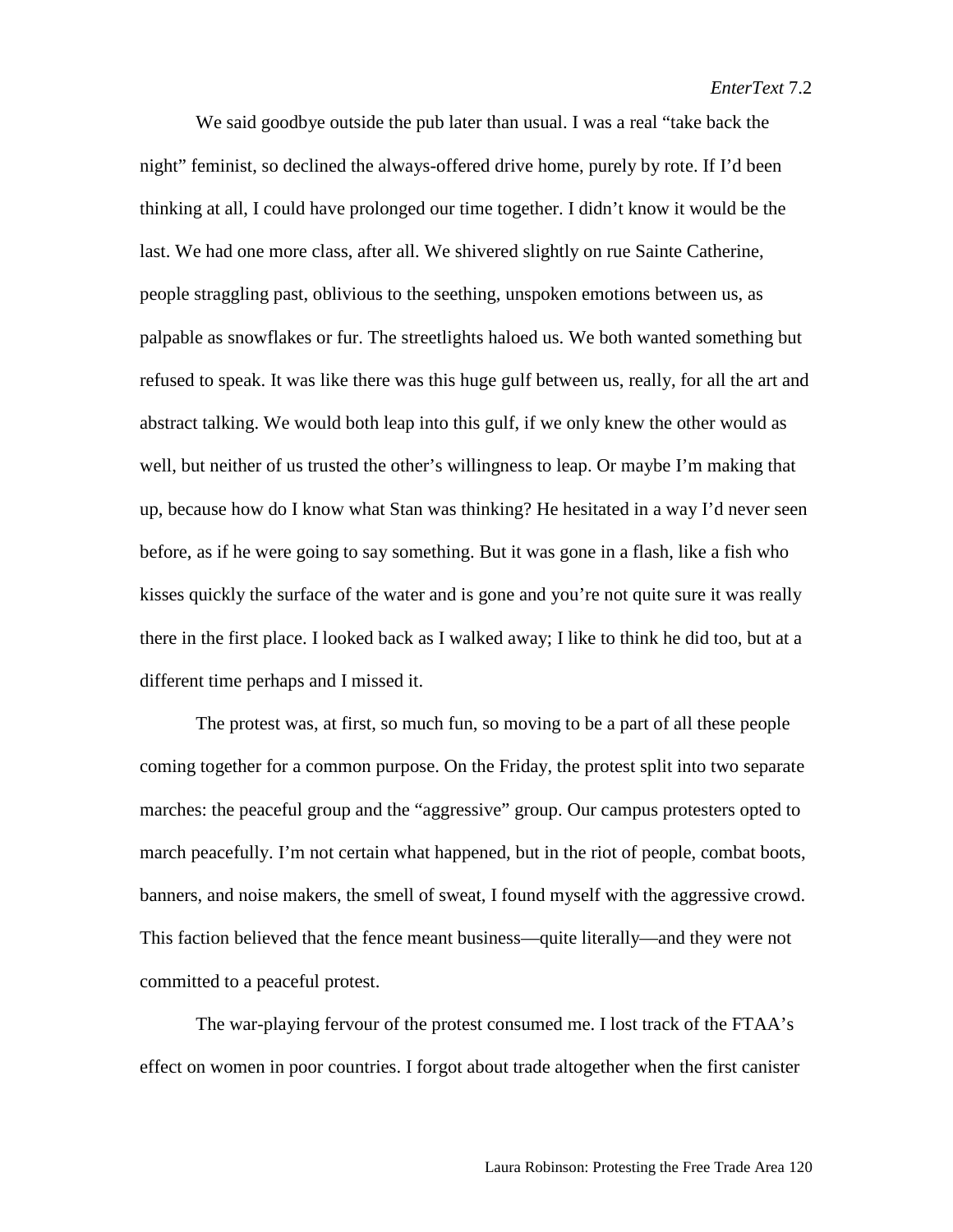of tear gas sailed through the air, streaming smoke like a party favour. Suddenly I wanted blood. I really did; I'm not joking. If you are under attack, something takes hold of you and takes over. Some instinct that lies dormant at garden parties and thesis defences, but that bursts forth, gratefully and spitefully, at a protest that turns violent.

My animalistic vigour was short-lived, however. A small group of us surged toward the fence. The riot police formed a long black line: Peggy would have been proud. I was grabbed by police and forced behind the lines. My head got cut which produced a lot of blood and scared me. I'm really embarrassed to admit this, but I started crying. Everything was just happening so fast. They cuffed me and laid me on my stomach. One officer was rummaging my knapsack. Crazy thoughts entered my mind: my mother at the kitchen table, mending clothes with the radio on. I couldn't see out of one eye for the blood, which I couldn't wipe away because I was lying on my stomach with my hands cuffed behind my back.

That's when it happened. That defining moment that stands out in your life, becomes your own personal history, and you don't know what to do with it.

My face against the concrete, I saw a group of men I'd been standing with rush the police. I like to think they were motivated by a chivalrous attempt to avenge my abduction. They hit one officer, and he landed pretty hard. His truncheon clattered out of his hand, the Plexiglas shield sprawled helplessly at his side, and his gas mask slipped. His mantle of power shed, the officer was just a mere person, as assailable and as individual as the rest of us. Strangely, I thought of Peggy's defeat that night in art class. As if to demonstrate even the cop's inevitable vulnerability, the protesters kicked him violently a few times before they were swarmed, taken out of my vision.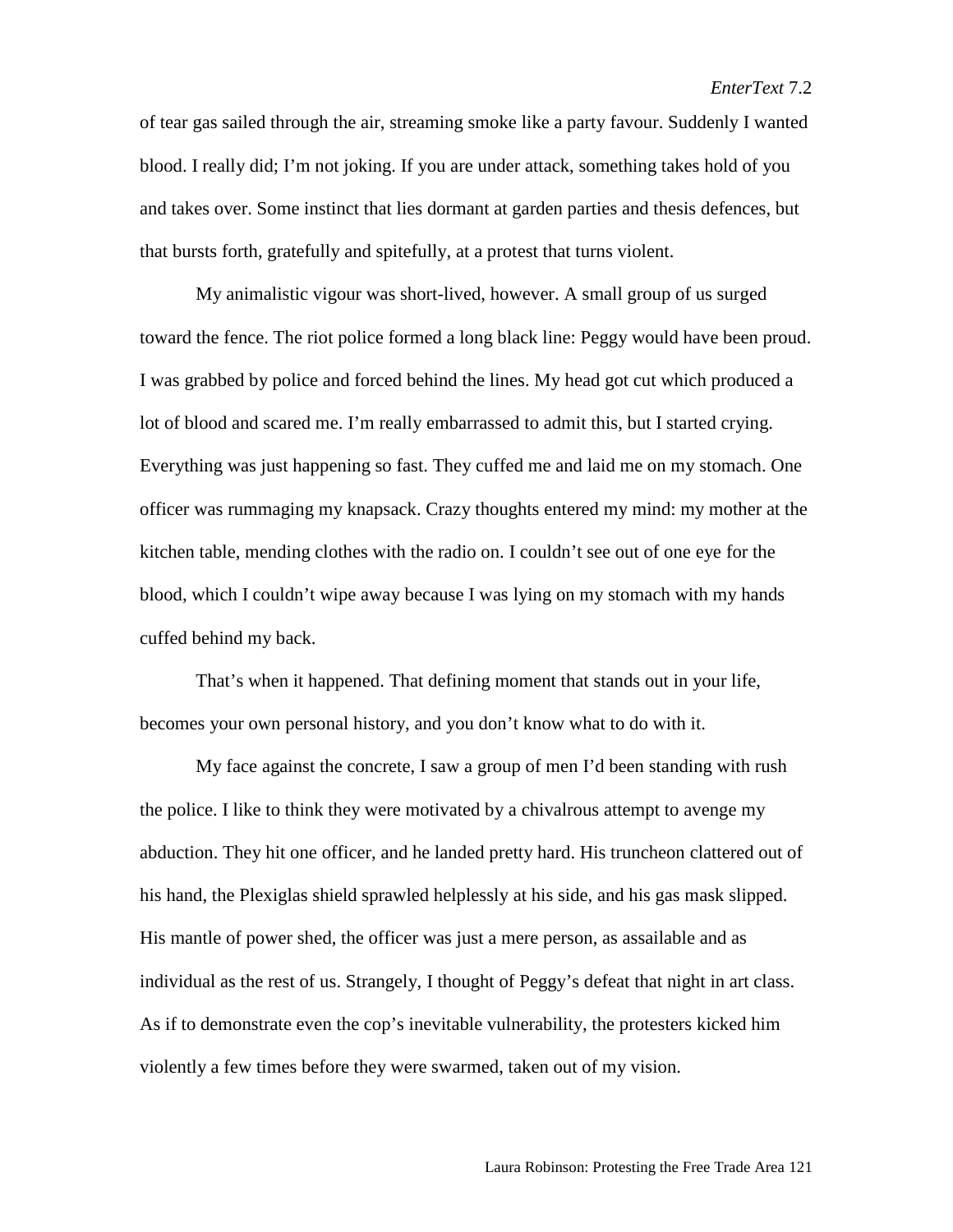I gazed at the downed officer for a split second before his peers attended him. He reached a shaky hand up to adjust his mask. Before he set it aright, he moved it completely off his face. He looked directly into my eyes, as if he recognised me. I looked directly into his. Electricity.

It was him.

Our eyes only remained on each other's for a second before officers pulled Stan to his feet and he was required to return to action. In that second, however, I searched his face for meaning. Did he want to be doing this? Was he the enemy? Was I his enemy? My hands were cuffed, and a police officer's knee kept me down. My peers had kicked him in the stomach. What did Stan think of that? What did I? He recognised me, I know because I saw that flicker, but his face remained tough, impassive, as if he was making it consciously blank. Perhaps he wanted to save me but knew he would get into trouble. I quickly lost sight of him amongst all the uniforms and gas masks and shields, and I was yanked up and forced into a van with some rather smelly protesters.

I didn't go to the last art class. I was bruised and unsure what to make of the protest. Perhaps I didn't need night class any more because my being detained but never formally arrested, my being "beaten," resulted in articles in the student papers, even in a Montreal daily. I had become an unlikely rebel, joking to the reporters about how police took my tampons, a comment which only one student paper published. Suddenly, my life in the history department took on a different perspective; rather than shrinking to the back, I was pushed forward. People wanted to meet me. Some history students and professors invited me out for drinks the night of the last art class. I hesitated, but only for a moment. Art did not seem as important as this dazzling celebrity.